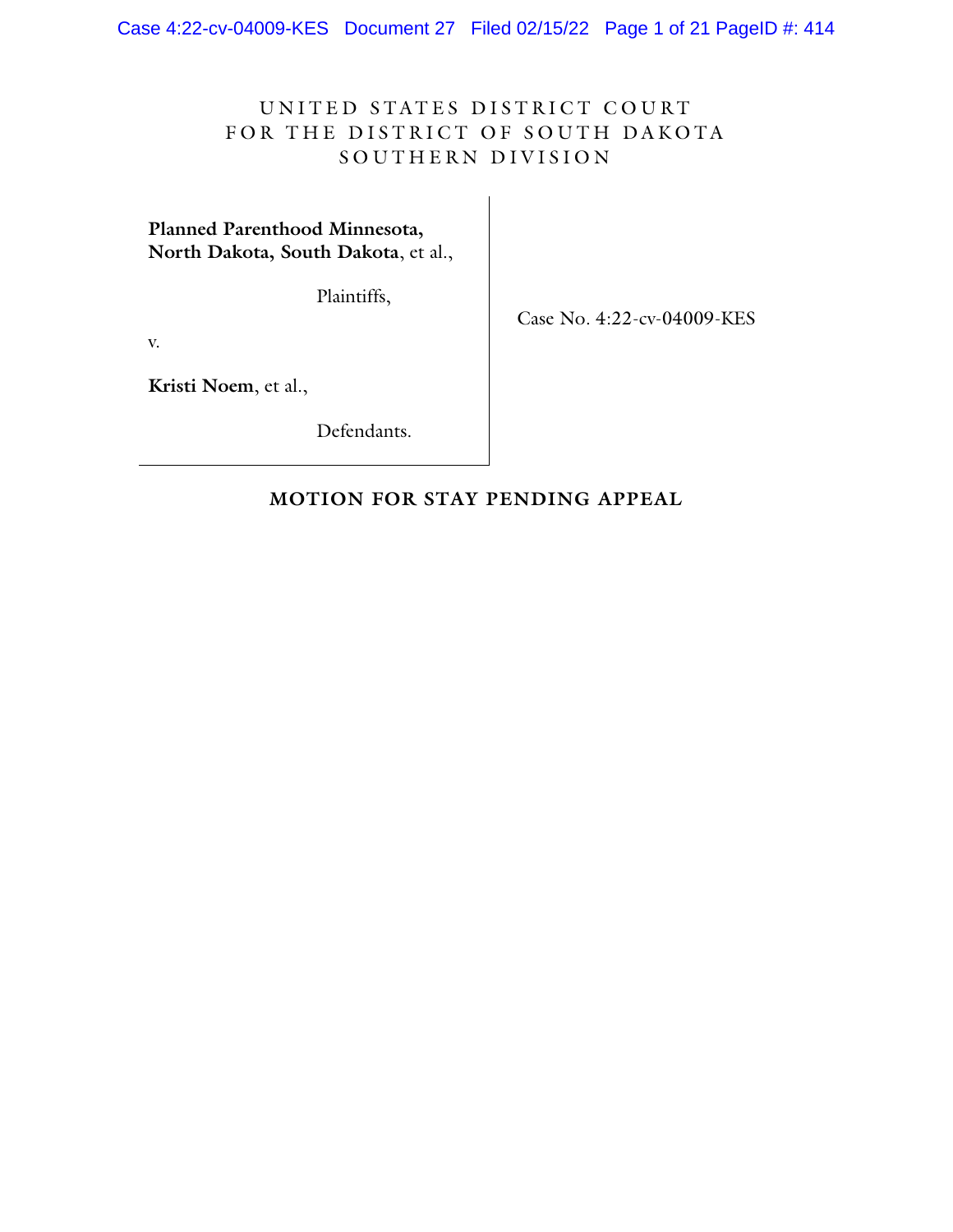# **TABLE OF CONTENTS**

| A. The plaintiffs' appeal is likely to succeed because the Rule is                                                                              |  |
|-------------------------------------------------------------------------------------------------------------------------------------------------|--|
| B. The plaintiffs' appeal is likely to succeed because the plaintiffs failed<br>to produce evidence showing that a "large fraction" of abortion |  |
| C. The plaintiffs' appeal of the court's equal-protection holding is                                                                            |  |
| D. The plaintiffs are likely to succeed on their appeal of the remaining                                                                        |  |
|                                                                                                                                                 |  |
|                                                                                                                                                 |  |
|                                                                                                                                                 |  |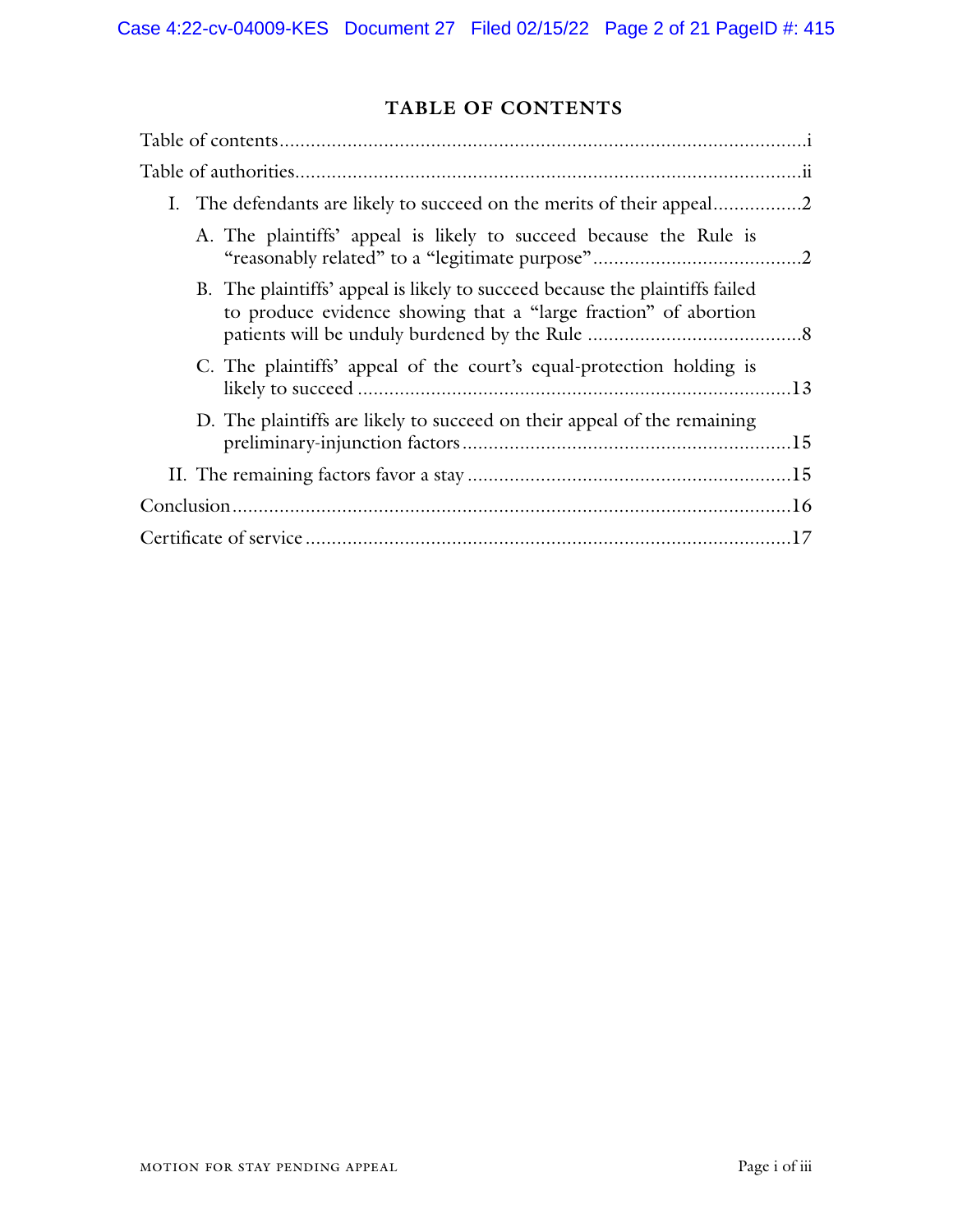# **TABLE OF AUTHORITIES**

| Benten v. Kessler,                                                                |
|-----------------------------------------------------------------------------------|
| Casbah, Inc. v. Thone,                                                            |
| Dandridge v. Williams,                                                            |
| EMW Women's Surgical Center, P.S.C. v. Friedlander,                               |
| FCC v. Beach Communications, Inc.,                                                |
| Friedman v. Rogers,                                                               |
| Gonzales v. Carhart,                                                              |
| Hilton v. Braunskill,                                                             |
| Honeywell, Inc. v. Minnesota Life $\mathfrak{S}$ Health Insurance Guaranty Ass'n, |
| Hopkins v. Jegley,                                                                |
| In re Rutledge,                                                                   |
| June Medical Services LLC v. Russo,                                               |
| Maryland v. King,                                                                 |
| Parrish v. Mallinger,                                                             |
| Philip Morris USA Inc. v. Scott,                                                  |
| Planned Parenthood of Arkansas & Eastern Oklahoma v. Jegley,                      |
| Planned Parenthood of Southeastern Pa. v. Casey,                                  |
|                                                                                   |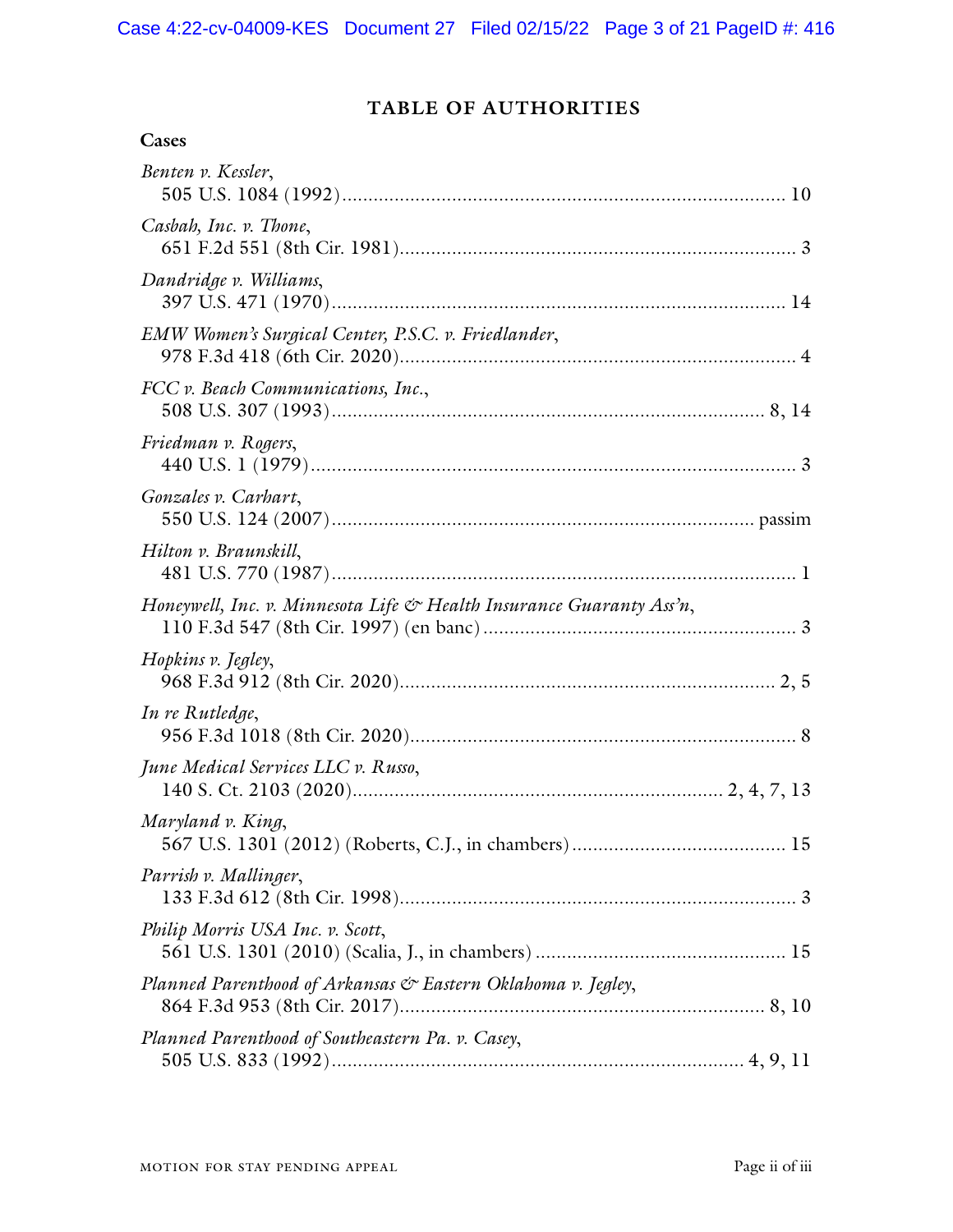| Trump v. Hawaii,                                                                                                               |
|--------------------------------------------------------------------------------------------------------------------------------|
| Vance v. Bradley,                                                                                                              |
| Virginian Ry. Co. v. Sys. Fed'n No. 40,                                                                                        |
| Whole Woman's Health v. Hellerstedt,                                                                                           |
| Whole Woman's Health v. Paxton,                                                                                                |
| Winter v. Natural Resources Defense Council,                                                                                   |
| Rules                                                                                                                          |
|                                                                                                                                |
| <b>Other Authorities</b>                                                                                                       |
| Richard A. Epstein, <i>Common Law</i> , <i>Labor Law</i> , and <i>Reality: A</i><br>Rejoinder to Professors Getman and Kohler, |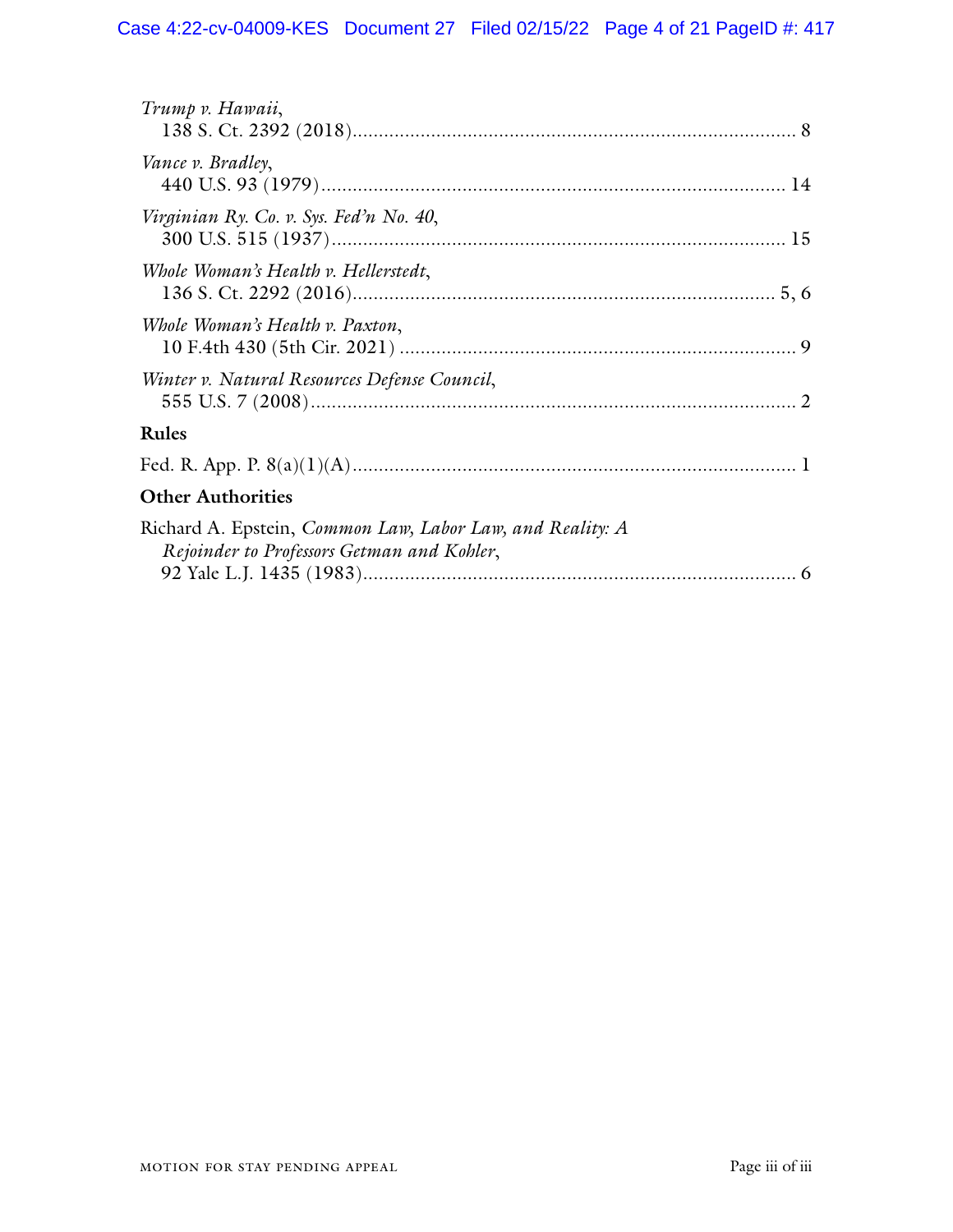On February 8, 2022, this Court entered a preliminary injunction that restrains the defendants from enforcing a portion of South Dakota Administrative Rule 44:67:04:13, which prohibits abortion providers from dispensing mifepristone and misoprostol simultaneously, and compels abortion patients to return to their provider between 24 and 72 hours after ingesting mifepristone to obtain the misoprostol that will complete their abortion.<sup>1</sup> The defendants intend to appeal the Court's order and respectfully request a stay pending appeal. *See* Fed. R. App. P. 8(a)(1)(A) (requiring parties seeking a stay pending appeal to first request that relief from the district court). $^2$ 

In deciding whether to stay a preliminary injunction pending appeal, a court must consider four factors: "(1) whether the stay applicant has made a strong showing that he is likely to succeed on the merits; (2) whether the applicant will be irreparably injured absent a stay; (3) whether issuance of the stay will substantially injure the other parties interested in the proceeding; and (4) where the public interest lies." *Hilton v. Braunskill*, 481 U.S. 770, 776 (1987). Each of these factors favors a stay.

<sup>1.</sup> It is unclear whether the Court's injunction protects only the named plaintiffs, or whether it operates as a "universal" injunction that prohibits the defendants from enforcing the disapproved portion of the rule against anyone. In the "conclusion," the Court's order says that "[t]he state defendants are enjoined from enforcing the third appointment for the dispensing of misoprostol and the mandatory delay accompanying the third appointment," which implies that the injunction has a universal scope. *See* Order, ECF No. 26, at 40. In the next sentence, however, the Court says that "[t]he state defendants are enjoined from enforcing the pertinent part of the Rule against Planned Parenthood," which suggests that the injunction shields only the named plaintiffs. The defendants respectfully ask the Court to clarify the scope of its injunction before the defendants seek relief on appeal.

<sup>2.</sup> We have conferred with the plaintiffs and they oppose this motion and intend to file a written response.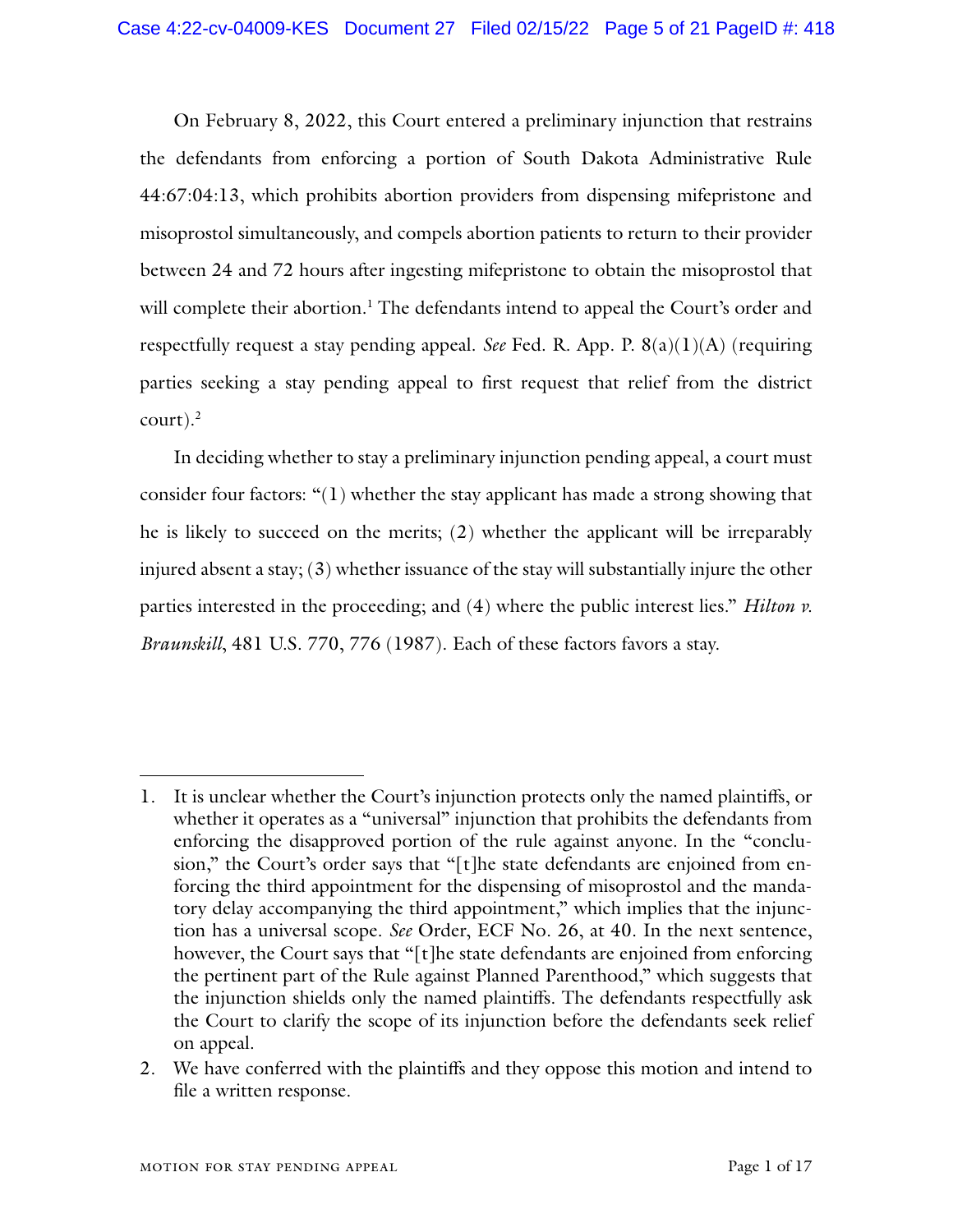## **I. The Defendants Are Likely To Succeed On The Merits Of Their Appeal**

The Court's decision to facially enjoin the enforcement of the Rule<sup>3</sup> is unlikely to be sustained on appeal. First, the Eighth Circuit is likely to reject this Court's refusal to apply rational-basis review when asking whether the Rule is "reasonably related" to a "legitimate state interest." *See* Order, ECF No. 26, at 23–28. Second, the plaintiffs failed to produce evidence that the Rule will unduly burden a "large fraction" of abortion patients for whom the Rule is relevant—and they certainly did not make a "clear showing" that a large fraction of abortion patients will be unduly burdened by the Rule. *See Winter v. Natural Resources Defense Council*, 555 U.S. 7, 20 (2008) ("[I]njunctive relief . . . may only be awarded upon *a clear showing* that the plaintiff is entitled to such relief." (emphasis added)). Third, the defendants' appeal of the Court's equal-protection holding is likely to succeed because the Court misapplied both the undue-burden standard and the rational-basis test.

### **A. The Plaintiffs' Appeal Is Likely To Succeed Because The Rule Is "Reasonably Related" To A "Legitimate Purpose"**

A court may not enjoin the enforcement of the Rule unless it: (1) imposes a "substantial obstacle" to abortion access; or  $(2)$  is not "reasonably related" to a "legitimate state interest." *June Medical Services LLC v. Russo*, 140 S. Ct. 2103, 2135 (2020) (Roberts, C.J., concurring in the judgment); *Hopkins v. Jegley*, 968 F.3d 912, 915 (8th Cir. 2020) (holding that "Chief Justice Roberts's . . . opinion" in *June Medical* "is controlling"). The Court held that the Rule is *not* "reasonably related" to a "legitimate" state interest, and it refused to equate this standard with rational-basis review. *See* Order, ECF No. 26, at 25 ("[T]he court will not apply rational basis review

<sup>3.</sup> For simplicity and ease of exposition, we will use "the Rule" to describe the portion of Rule 44:67:04:13 that this Court enjoined the defendants from enforcing.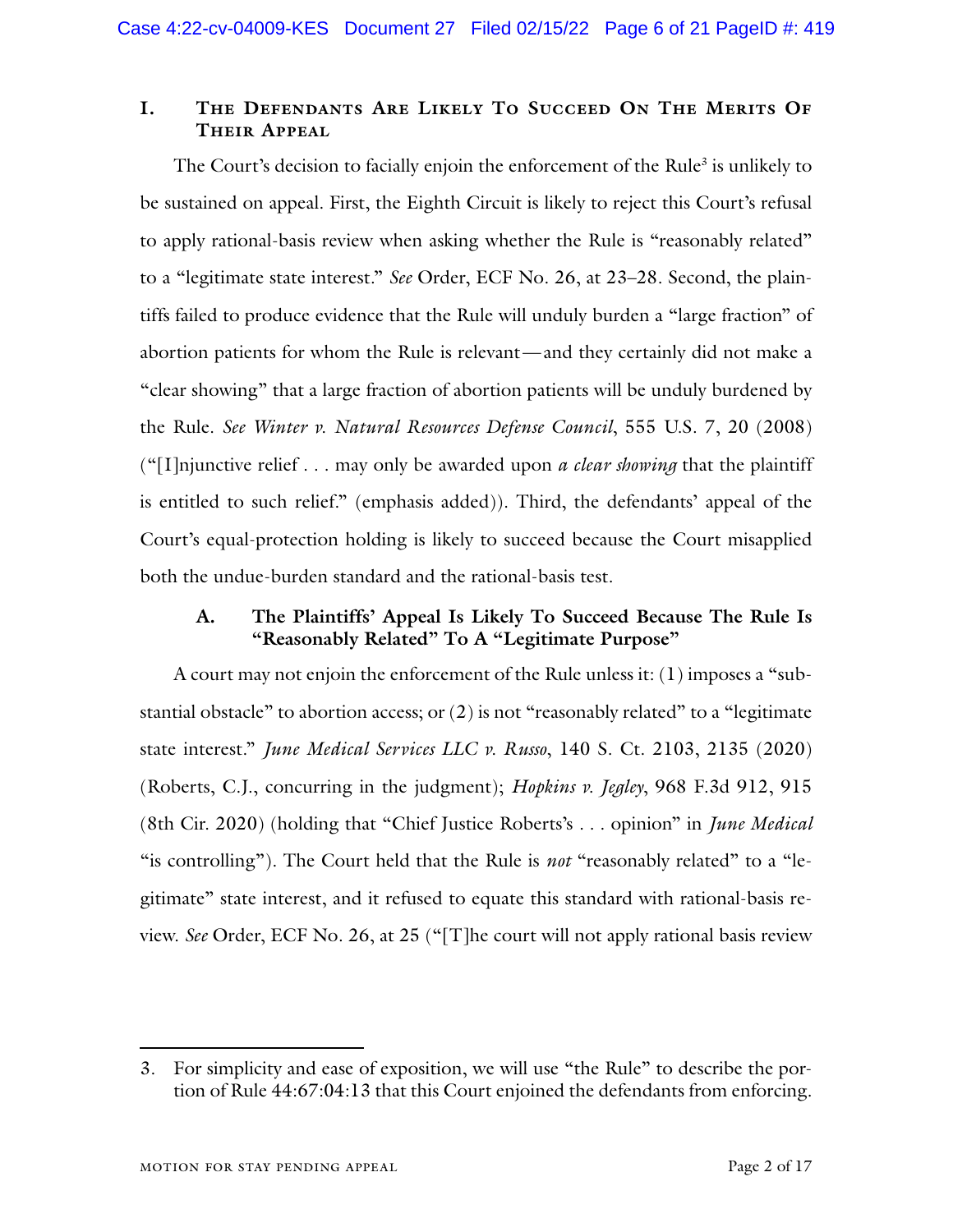and will apply the Supreme Court's analysis in *Hellerstedt* and *Gonzales* to this threshold issue."). The Court's conclusion and analysis on this issue are unlikely to survive appellate review.

The "threshold requirement" in Chief Justice Roberts's *June Medical* concurrence is rational-basis review. Asking whether a law is "*reasonably* related" to a "legitimate state interest" is no different from asking whether a law is "*rationally* related" to a "legitimate state interest." The words "rational" and "reasonable" are synonyms. *See* rational, dictionary.com (defining "rational" as "agreeable to reason; reasonable; sensible"), https://bit.ly/3uJLvGF. And the Supreme Court and the Eighth Circuit have repeatedly equated the so-called "reasonable relation" test with rational-basis review. *See, e.g.*, *Friedman v. Rogers*, 440 U.S. 1, 17 (1979) (holding that a rule governing the membership of a state's optometry board was "related reasonably" to a "legitimate purpose," and equating that standard with whether a law is "rationally related to a legitimate state interest" and the hyper-deferential standard for reviewing challenges to local economic regulations); *Honeywell, Inc. v. Minnesota Life & Health Insurance Guaranty Ass'n*, 110 F.3d 547, 554–55 (8th Cir. 1997) (en banc) ("[T]he modern framework for substantive due process analysis concerning economic legislation requires only an inquiry into whether the legislation is reasonably related to a legitimate governmental purpose. . . . which articulate[s] a rational basis test."); *Parrish v. Mallinger*, 133 F.3d 612, 614–15 (8th Cir. 1998) ("Legislation authorizing the paying of an inmate's restitution debt out of his prison account 'is reasonably related to a legitimate governmental purpose' and therefore satisfies the modern, highly deferential substantive due process standard."); *Casbah, Inc. v. Thone*, 651 F.2d 551, 557 (8th Cir. 1981) ("Where no suspect classifications are involved and no fundamental rights, the question under equal protection analysis is whether the legislation is reasonably related to a legitimate state purpose. Similarly, we apply here the rational basis standard of review." (citations omitted)). In addition, the Sixth Circuit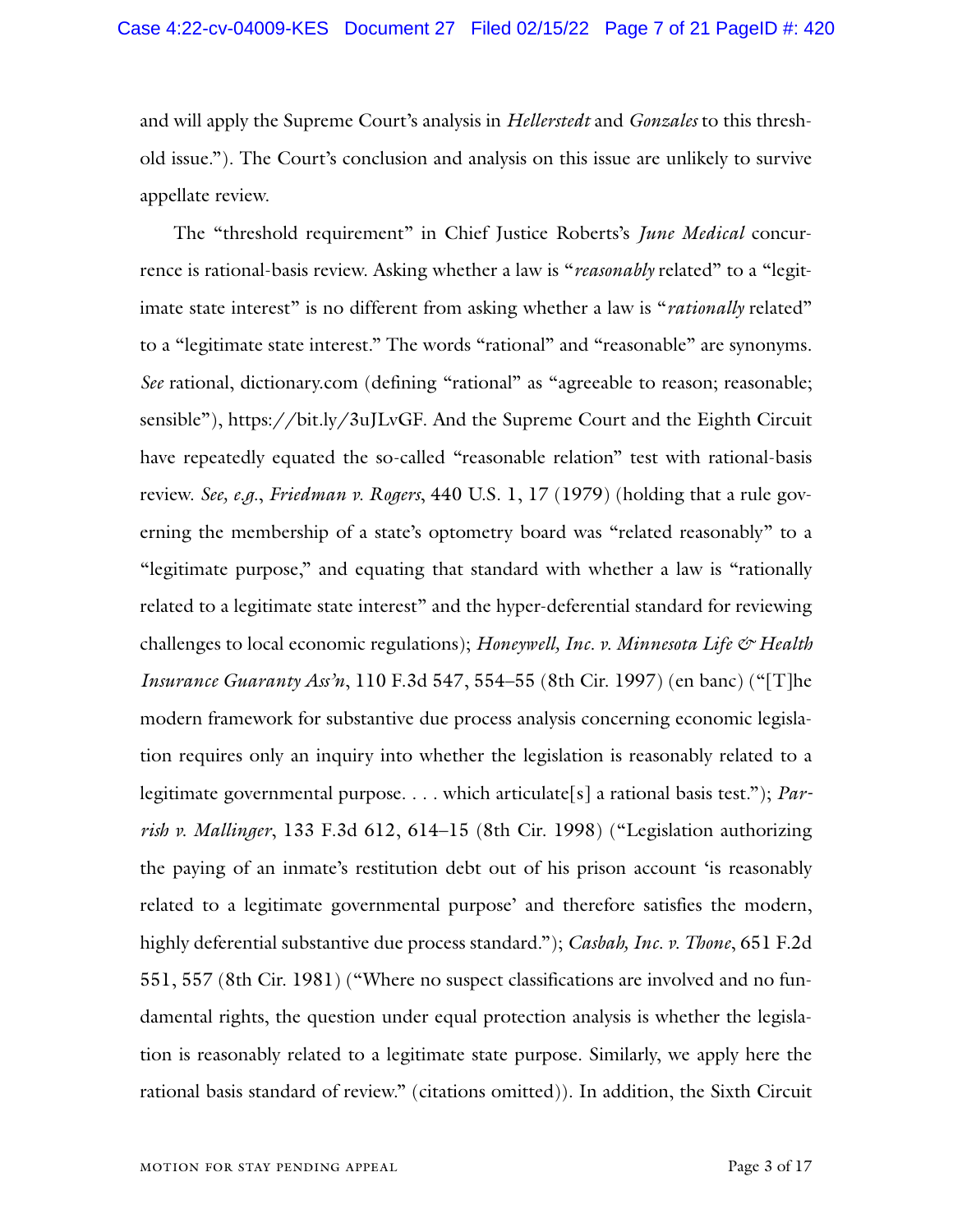has specifically equated the "threshold requirement" in Chief Justice Roberts's *June Medical* concurrence with rational-basis review:

Under the Chief Justice's controlling opinion, a law regulating abortion is valid if it satisfies two requirements. First, it must be "'reasonably related' to a legitimate state interest." . . . [T]his requirement is met whenever a state has a rational basis to . . . use its regulatory power . . . .

*EMW Women's Surgical Center, P.S.C. v. Friedlander*, 978 F.3d 418, 433 (6th Cir. 2020) (citations and some internal quotation marks omitted).

The Court claimed that it need not apply rational-basis review because of language that appears in *Casey*, *Hellerstet*, and *Gonzales*. *See* Order, ECF No. 26, at 23– 25. But none of those cases were purporting to interpret or apply the "threshold requirement" from Chief Justice Roberts's *June Medical* concurrence. The relevant passage from *Casey* reads as follows:

[A] statute which, while furthering . . . [a] valid state interest, has the effect of placing a substantial obstacle in the path of a woman's choice cannot be considered a permissible means of serving its legitimate ends.

*Id.* at 23–24 (quoting *Planned Parenthood of Southeastern Pa. v. Casey*, 505 U.S. 833, 877 (1992)). This passage is explaining the "substantial obstacle" prong of the undueburden test—which is a separate inquiry from whether a law is "reasonably related" to a "legitimate state interest." *See June Medical*, 140 S. Ct. at 2135 (Roberts, C.J., concurring in the judgment) ("Laws that do not pose a substantial obstacle to abortion access are permissible, so long as they are 'reasonably related' to a legitimate state interest."). It is of course true that laws that impose a "substantial obstacle" to abortion access are impermissible under *Casey*, but that has nothing to do with whether the threshold requirement of a "reasonable relation" to a "legitimate state interest" has been met.

The Court also relied on this passage from *Hellerstedt*:

The Court of Appeals wrote that a state law is "constitutional if: (1) it does not have the purpose or effect of placing a substantial obstacle in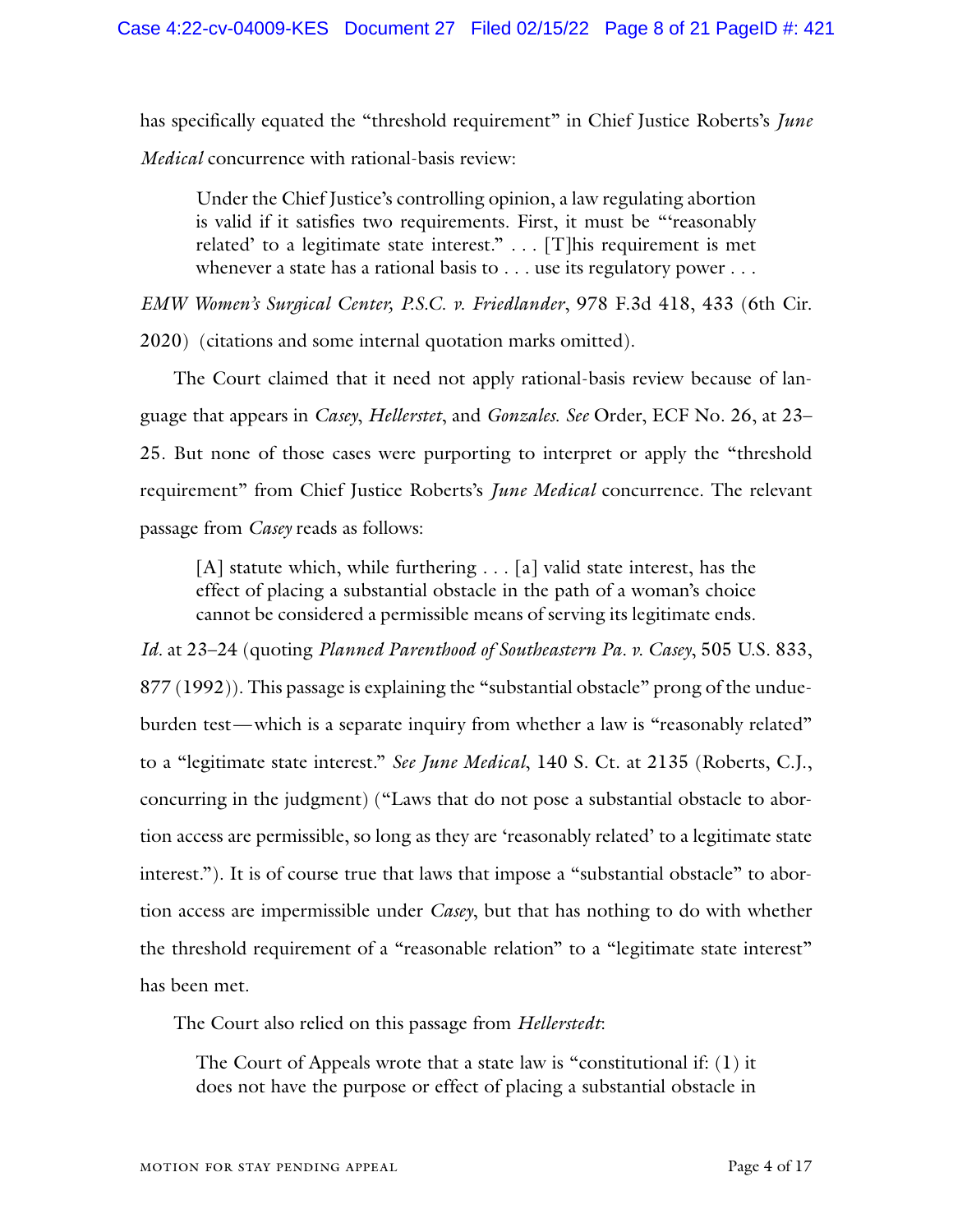the path of a woman seeking an abortion of a nonviable fetus; and (2) it is reasonably related to (or designed to further) a legitimate state interest." The Court of Appeals went on to hold that "the district court erred by substituting its own judgment for that of the legislature" when it conducted its "undue burden inquiry," in part because "medical uncertainty underlying a statute is for resolution by legislatures, not the courts."

The Court of Appeals' articulation of the relevant standard is incorrect. The first part of the Court of Appeals' test may be read to imply that a district court should not consider the existence or nonexistence of medical benefits when considering whether a regulation of abortion constitutes an undue burden. The rule announced in *Casey,* however, requires that courts consider the burdens a law imposes on abortion access together with the benefits those laws confer. And the second part of the test is wrong to equate the judicial review applicable to the regulation of a constitutionally protected personal liberty with the less strict review applicable where, for example, economic legislation is at issue. The Court of Appeals' approach simply does not match the standard that this Court laid out in *Casey,* which asks courts to consider whether any burden imposed on abortion access is "undue."

*Whole Woman's Health v. Hellerstedt*, 136 S. Ct. 2292, 2309–10 (2016) (citations omitted); *see also* Order, ECF No. 26, at 24 (quoting part of this passage). But this portion of the *Hellerstedt* was repudiated by Chief Justice Roberts's concurrence in *June Medical*, which backed the Fifth Circuit's interpretation of the "undue burden" test and rejected the characterization adopted by the *Hellerstedt* majority. *See June Medical*, 140 S. Ct. at 2135–39 (Roberts, C.J., concurring in the judgment); *see also id.* at 2135 ("Laws that do not pose a substantial obstacle to abortion access are permissible, so long as they are 'reasonably related' to a legitimate state interest."); *Hopkins*, 968 F.3d at 915 ("Chief Justice Roberts's . . . opinion" in *June Medical* "is controlling").

Finally, this Court relied on *Hellerstedt*'s description of *Gonzales v. Carhart*, 550 U.S. 124 (2007), which held that courts have an independent obligation review legislative findings that appear in statutes: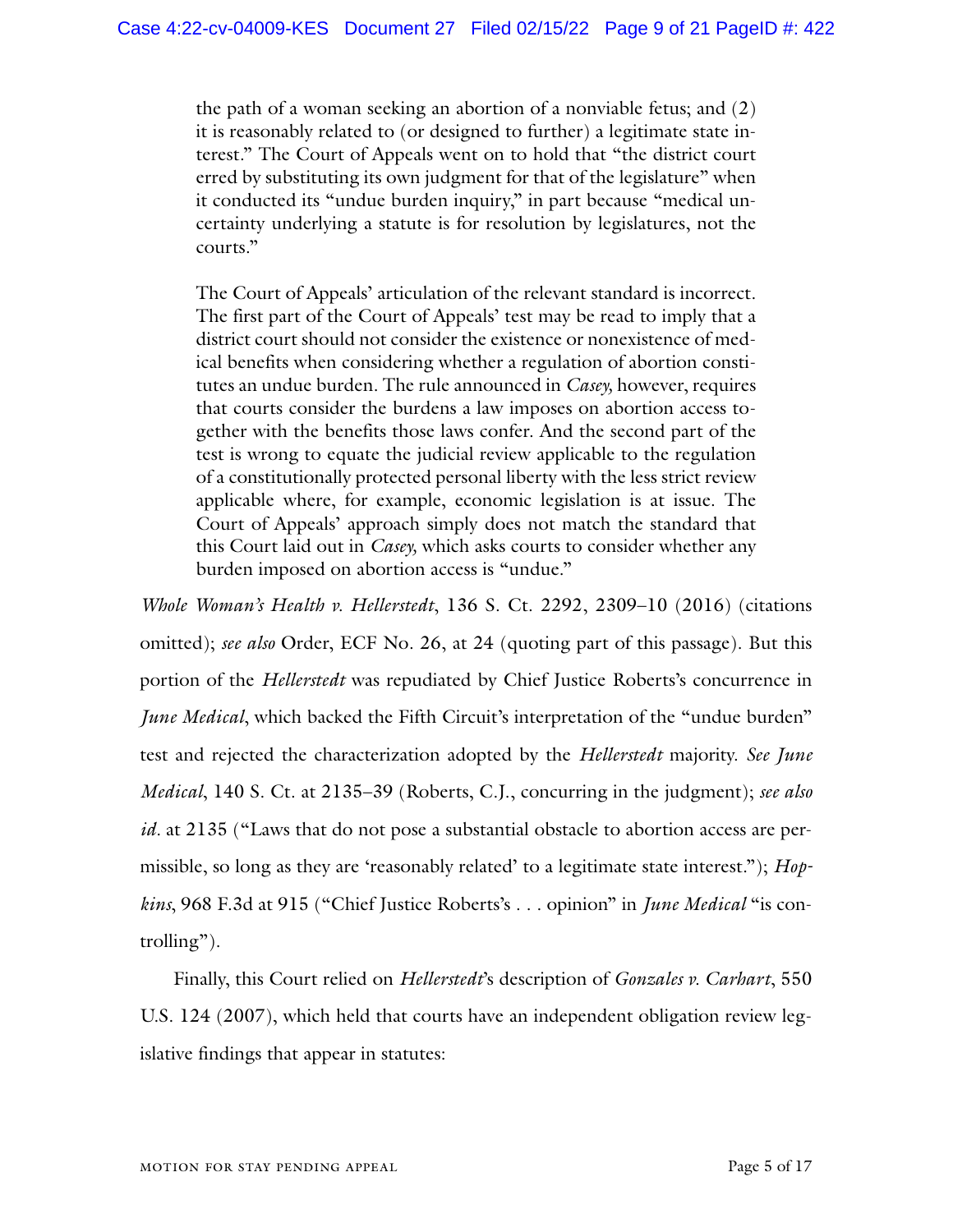[I]n *Gonzales* the Court, while pointing out that we must review legislative "factfinding under a deferential standard," added that we must not "place dispositive weight" on those "findings." *Gonzalez* went on to point out that the "Court retains an independent constitutional duty to review factual findings where constitutional rights are at stake."

*Hellerstedt*, 136 S. Ct. at 2310. But no one in this case is asking a court to accept the truth of any "findings" that appear in the Rule or any other enactment. Instead, the parties are disputing whether the "threshold" reasonable-relation test in the Chief Justice's *June Medical* concurrence requires anything other than rational-basis review. *Gonzales* has nothing to say on that question.

The Court's opinion is also problematic because it never explains *what*, exactly, the "threshold" reasonable-relation test requires. The Court made clear that it was rejecting the defendants' request to apply rational-basis review. *See* Order, ECF No. 26, at 25 ("[T]he Court will not apply rational-basis review"). But it takes a theory to beat a theory, $4$  and if the Court is rejecting rational-basis review then it needs to describe and justify the standard of review that it *is* applying. The Court's opinion does not say whether it is applying intermediate scrutiny, strict scrutiny, *Hellerstedt*'s benefits vs. burdens analysis, or something else. <sup>5</sup> And it does not explain how a "reasonable relation" test can trigger anything more than conventional rational-basis review.

As best we can tell, the Court's opinion appears to be applying some type of "heightened" rationality review that:  $(1)$  considers only the purposes declared by the state's officials ex ante, and refuses to consider after-the-fact rationales offered by the

<sup>4.</sup> *See* Richard A. Epstein, *Common Law, Labor Law, and Reality: A Rejoinder to Professors Getman and Kohler*, 92 Yale L.J. 1435, 1435 (1983).

<sup>5.</sup> The Court's opinion does say that it will "apply the Supreme Court's analysis in *Hellerstedt* and *Gonzales* to this threshold [reasonable relation] issue," Order, ECF No. 26, at 25, but it does not purport to weigh the benefits and burdens of the Rule in this portion of its opinion, and there are no "findings" in the Rule that a Court could review under *Gonzales*.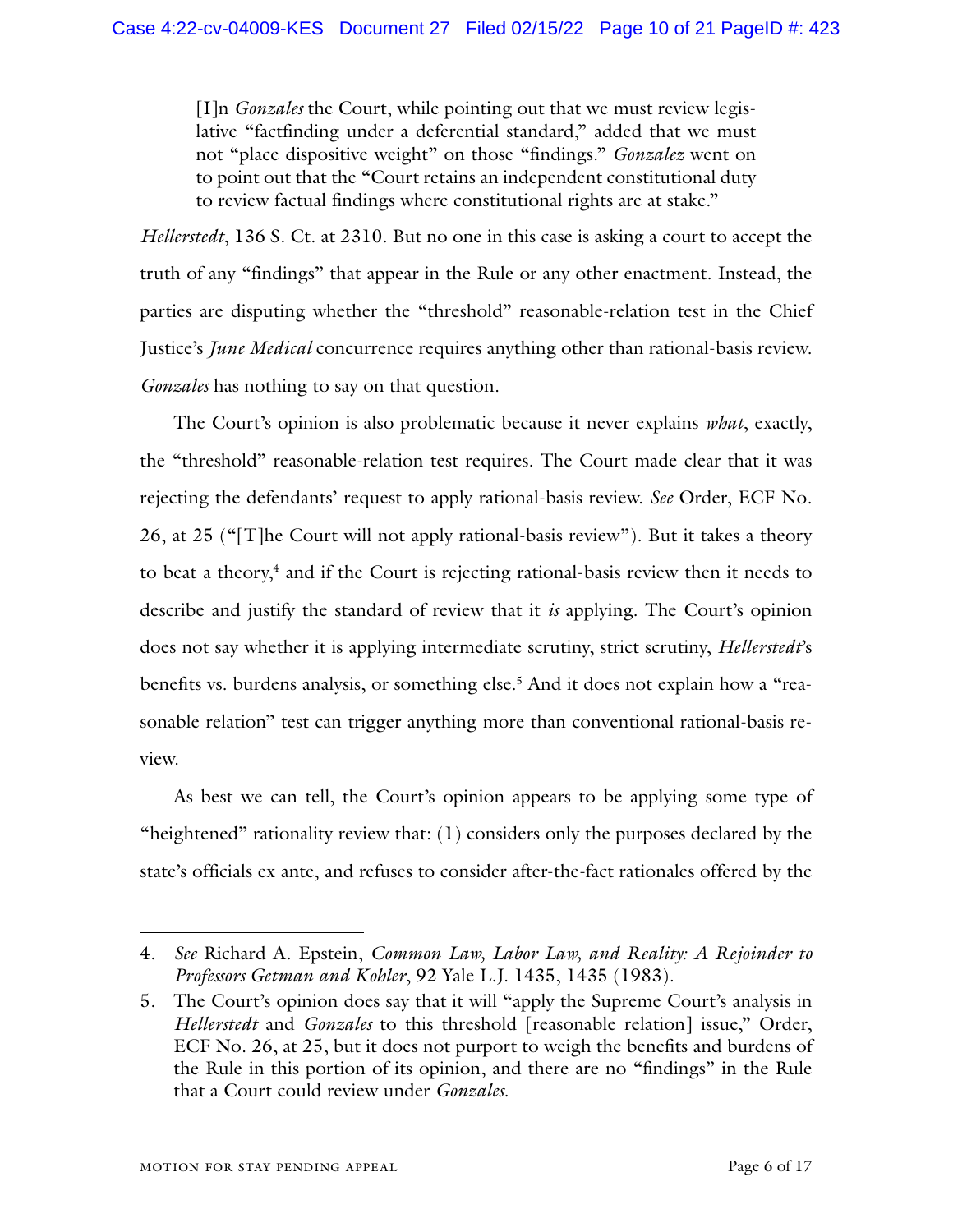state's lawyers and expert witness; and (2) allows courts to determine whether Rule actually achieves those publicly announced purposes, rather than asking whether it is possible to imagine that the Rule might advance those interests. *See* Order, ECF No. 26, at 25–28. The Court acknowledged, for example, that the state has "legitimate" interests in requiring physicians to dispense abortion drugs in person because the inperson dispensing requirement can help detect contraindications and prevent telemedicine abortions. *See id.* at 27. But the Court found that a requirement to dispense misoprostol in a separate follow-up visit (as opposed to dispensing mifeprex and misoprostol together) was not "reasonably related" to those interests, because (according to the Court) the extra appointment and time delay needed to obtain misoprostol will "increase the risks to patients' health." *Id.* at 28. The Court did not consider the declaration of the defendants' expert, which noted that requiring patients to return to the clinic before receiving misoprostol will improve patient safety by: (1) allowing the physician to determine whether the patient has already aborted before receiving the second drug, <sup>6</sup> which removes the risk of complications from the unnecessary ingestion of misoprostol; (2) allowing a physician to determine whether the patient is experiencing complications from the first drug (mifeprex) that might require a surgical completion of the abortion; and (3) allowing a physician to assess the patient's needs for pain control before the misoprostol is administered. *See* Harrison Decl., ECF No. 19-2, at ¶¶ 31–34.

The standard of review that the Court applied is unknown to the law, and it bears no resemblance to the conventional rational-basis scrutiny that should have used in assessing whether the Rule is "reasonably related" to a "legitimate state interest." *June Medical*, 140 S. Ct. at 2135 (Roberts, C.J., concurring in the judgment). On rationalbasis review, a court is not to determine whether the Rule will actually improve or

<sup>6.</sup> Approximately 1 out of 20 (5%) of patients who take mifeprex (the first drug) will abort before taking misoprostol. *See* Harrison Decl., ECF No. 19-2, at ¶ 31.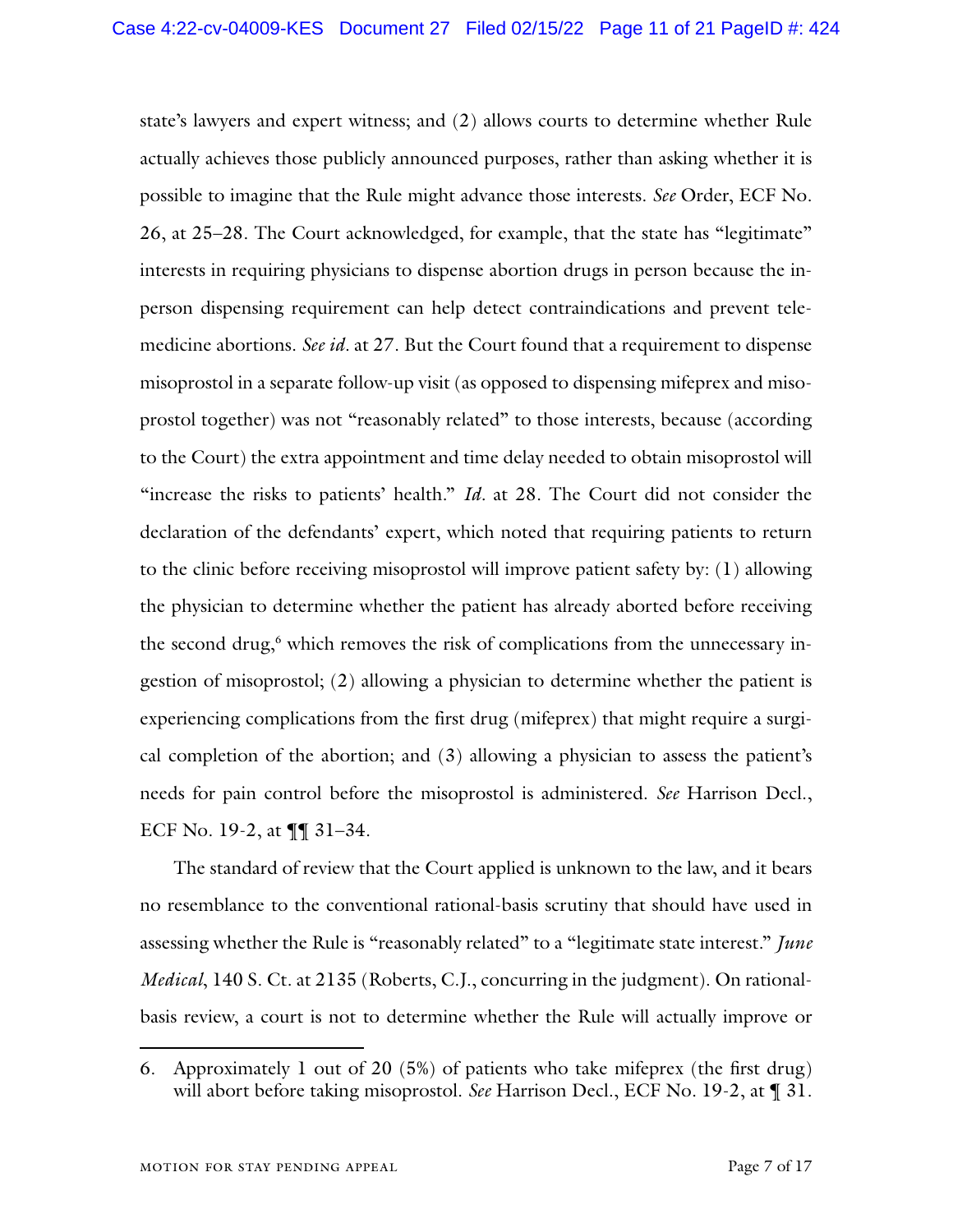undermine patients' health. The Court's role is only to ask whether it is *possible to imagine* that the Rule might do something to advance the state's interests in patient safety. *See FCC v. Beach Communications, Inc.*, 508 U.S. 307, 315 (1993) (under rational-basis review, a legislative decision "is not subject to courtroom fact-finding and may be based on rational speculation unsupported by evidence or empirical data."). The Rule easily passes this threshold test. *See Trump v. Hawaii*, 138 S. Ct. 2392, 2420 (2018) ("[T]he Court hardly ever strikes down a policy as illegitimate under rational basis scrutiny.").

### **B. The Plaintiffs' Appeal Is Likely To Succeed Because The Plaintiffs Failed To Produce Evidence Showing That A "Large Fraction" Of Abortion Patients Will Be Unduly Burdened By The Rule**

The Court enjoined the defendants from enforcing the disputed portion of the Rule in any situation. *See* Order, ECF No. 26, at 40. But a "facial" remedy of that sort cannot be sustained unless the plaintiffs show that the Rule will impose an undue burden on a "large fraction" of patients for whom the rule is relevant. *See Planned Parenthood of Arkansas & Eastern Oklahoma v. Jegley*, 864 F.3d 953, 958–59 (8th Cir. 2017); *In re Rutledge*, 956 F.3d 1018, 1032 (8th Cir. 2020); *see also Gonzales v. Carhart*, 550 U.S. 124, 167–68 (2007). The Court acknowledged the "large fraction" requirement, yet it held that the plaintiffs had shown that a "large fraction" of abortion patients would be unduly burdened by the Rule. *See* Order, ECF No. 26, at 31–34. None of the Court's arguments are likely to survive appeal.

First, the Court concluded that the Rule would eliminate access to drug-induced abortions in South Dakota, and found that this would "unduly burden" 100% of South Dakota abortion patients seeking drug-induced abortions. *See* Order, ECF No. 26, at 31 ("[T]he court finds that the effect of eliminating medication abortion for all patients who seek a medication abortion at Planned Parenthood is a substantial obstacle for 100% of relevant cases, which constitutes a large fraction."). But the Court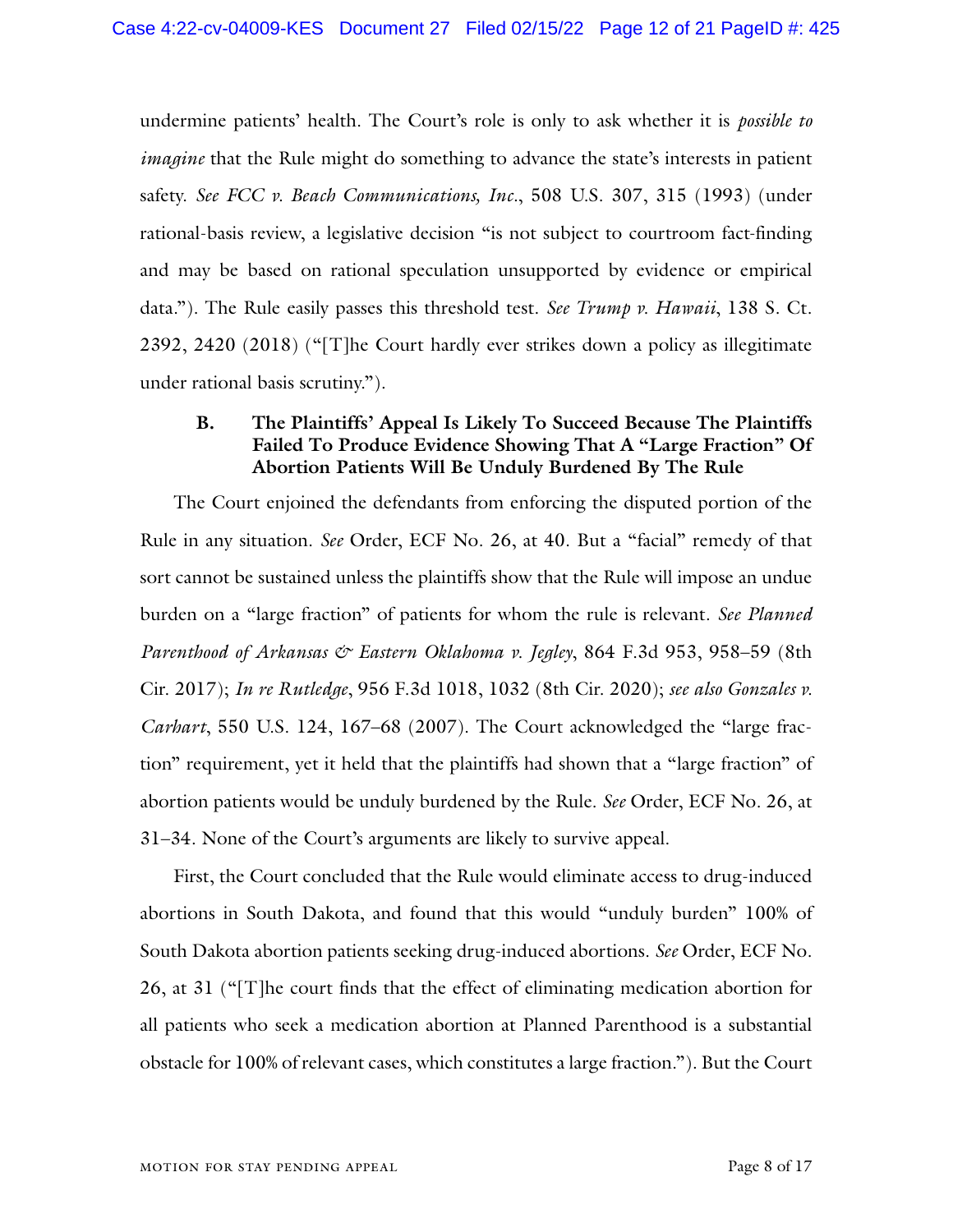used the wrong denominator, because the Court acknowledged that the elimination of drug-induced abortions will affect *all* abortion patients in South Dakota—including patients seeking surgical abortions—by reducing available appointments and increasing wait times for the remaining surgical-abortion slots. *See* Order, ECF No. 26, at 34 (holding that the Rule unduly burdens seeking surgical abortions by reducing available appointments); Defs.' Br., ECF No. 4, at 16 ("Patients are currently scheduled about 4 weeks out just to meet existing demand. Under the Rule, patients would have to be scheduled even further out given that there would be substantially fewer appointments available." (citation omitted)). The Court cannot claim that the Rule is not "relevant" to patients seeking surgical abortions and simultaneously hold that the Rule unduly burdens those patients.

The Court also used the wrong numerator, because an abortion patient is not "unduly burdened" by the Rule if she remains willing and able to obtain a surgical abortion. The "undue burden" test asks whether a pregnant woman will encounter a substantial obstacle in obtaining an abortion—not whether she will encounter a substantial obstacle in obtaining her preferred method of abortion. *See Planned Parenthood of Southeastern Pa. v. Casey*, 505 U.S. 833, 874 (1992) (an undue burden exists if the state imposes "a substantial obstacle to a woman's choice *to terminate her pregnancy*" (emphasis added)); *Gonzales v. Carhart*, 550 U.S. 124 (2007) (federal statute criminalizing partial-birth abortion does not impose an "undue burden"); *Whole Woman's Health v. Paxton*, 10 F.4th 430, 453 (5th Cir. 2021) (statute outlawing dismemberment abortions did not impose undue burden "[b]ecause there are safe, medically recognized alternatives to live-dismemberment-by-forceps D&E (suction and digoxin)"). The Court noted that *some* abortion patients may encounter "substantial obstacles" if forced to choose between surgical abortion and continuing their pregnancy, such as patients who are contraindicated for surgical abortion. *See* Order, ECF No. 26, at 31. But the Court made no attempt to estimate or calculate this fraction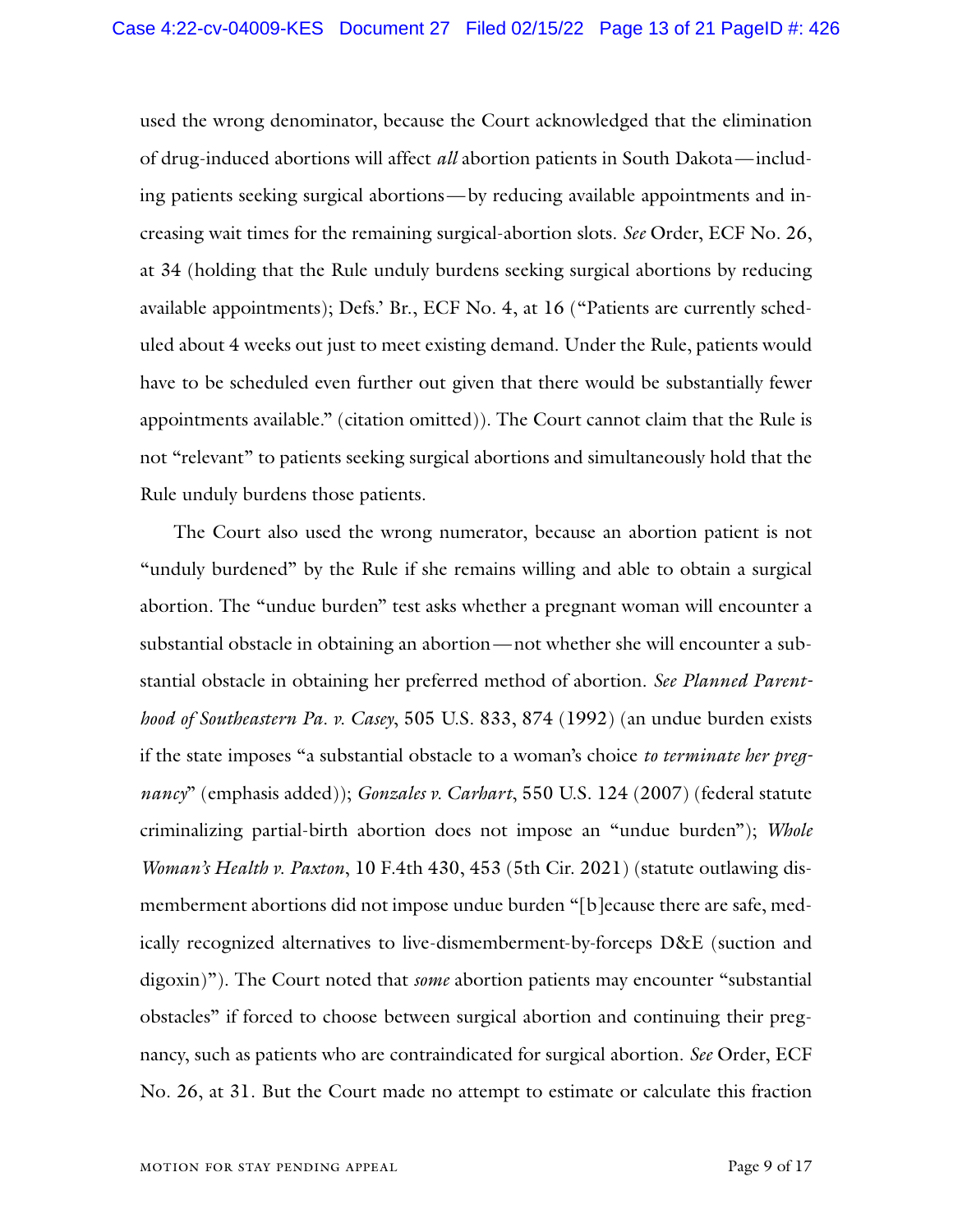of abortion patients, and the plaintiffs failed to produce evidence that would allow any court to make these estimations or calculations. *See Planned Parenthood of Arkansas & Eastern Oklahoma v. Jegley*, 864 F.3d 953, 958–59 (8th Cir. 2017) (district court must "determine" and "estimate" the number of women who would encounter substantial obstacles when conducting a "large fraction" analysis). Instead, the Court assumed that a pregnant woman has a constitutional right to choose the *method* by which she aborts their unborn child, a stance that is incompatible with *Gonzales* and the FDA's decade-long refusal to approve the use of abortion drugs in the United States. *See Benten v. Kessler*, 505 U.S. 1084, 1084 (1992).

Second, the Court concluded that *some* patients will miss or delay their follow-up appointment for misoprostol after ingesting mifeprex (the first abortion drug), putting them at risk of hemorrhage or other complications that can arise from failing to take misoprostol within 24 to 72 hours after mifeprex. *See* Order, ECF No. 26, at 32. But the Court made no attempt to estimate or calculate the number of patients that will miss or delay their follow-up misoprostol appointment, and it did not determine whether those patients constitute a "large fraction" of abortion patients for whom the Rule is relevant. Instead, the Court declared that *every* patient seeking a drug-abortion is at "risk" of missing or delaying their misoprostol appointment, and that this risk imposes a "substantial obstacle" on "*all* patients seeking a medication abortion." *Id.* (emphasis added).

The Court's analysis is untenable. A Court cannot facially enjoin the enforcement of an abortion regulation based on a harm that will befall only a small fraction of abortion patients—and it cannot circumvent the "large fraction" test by claiming that every patient is at "risk" of encountering a harm that will actually affect only a small number of individuals. If this maneuver were allowed, then the partial-birth abortion ban in *Gonzales* would be unconstitutional on its face, because every pregnant woman faces a "risk" that a partial-birth abortion might be necessary to preserve her health.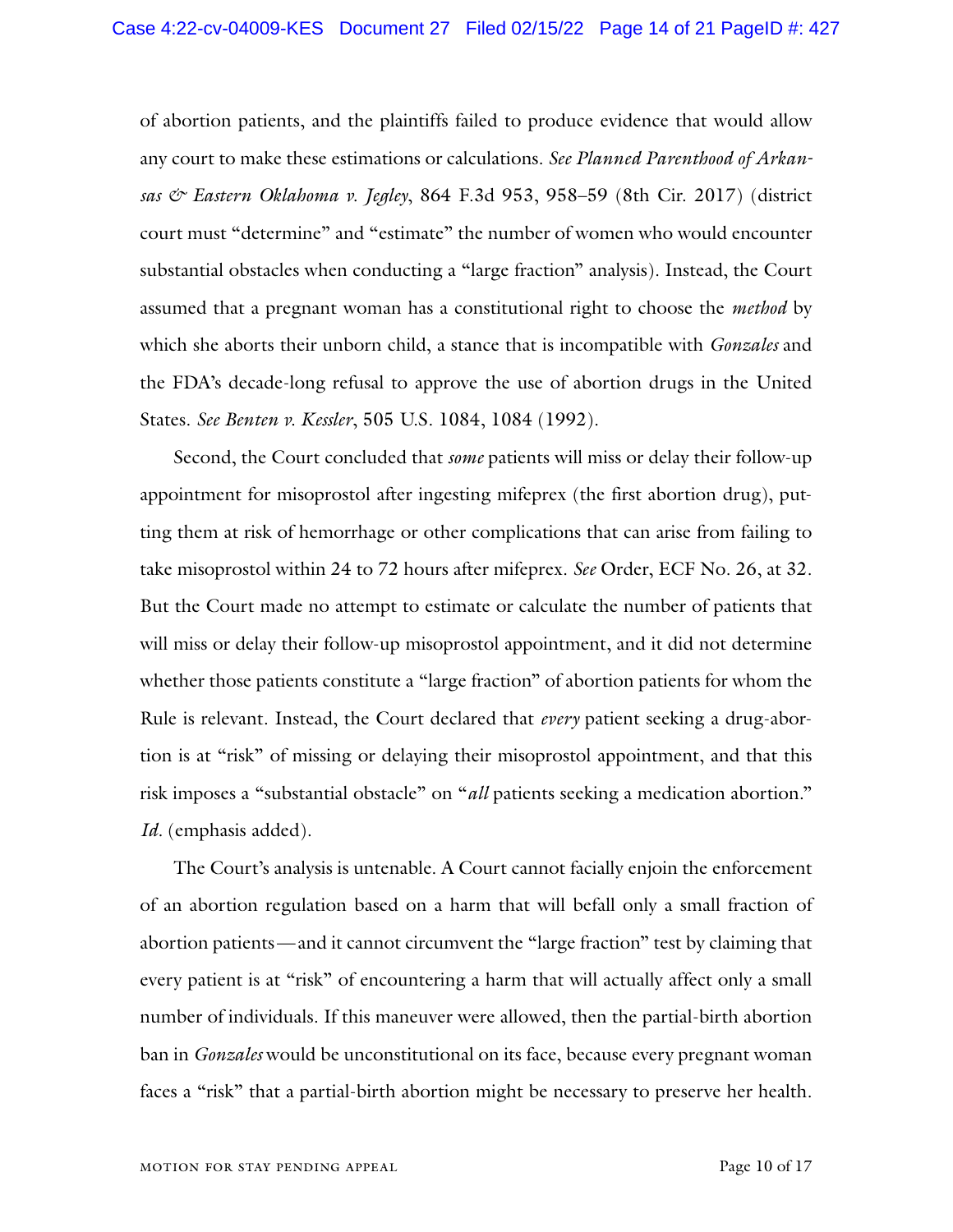*See Gonzales*, 550 U.S. at 166–67 (acknowledging the "uncertainty" over whether partial-birth abortion might be "necessary to preserve a woman's health"). Indeed, every abortion regulation would be facially unconstitutional on the Court's view, because there is always a "risk" that an abortion regulation might cause an unexpected or unintended harm to a patient. 24-hour waiting periods, for example, impose a "risk" that the patient will be unable or unwilling to return to the clinic after providing informed consent, but a court cannot facially enjoin the enforcement of a waiting period by claiming that every abortion patient is at "risk" of encountering this substantial obstacle. *See Casey*, 505 U.S. at 881–87 (rejecting facial challenge to Pennsylvania's 24-hour waiting period).

Third, the Court held that the Rule would increase travel costs for patients seeking drug-induced abortions. *See* Order, ECF No. 26, at 32–33. But the Court made no attempt to determine the number or fraction of patients who would encounter "substantial obstacles" from having to make an extra trip to the abortion clinic. Many patients can easily make the extra trip to the clinic—and those patients will not be "unduly burdened" by the Rule. Other patients will switch to surgical abortion to avoid the extra trip, and those patients will not be encumbered by a substantial obstacle either. The Court must estimate the fraction of patients that will encounter substantial obstacles from requiring a separate appointment to obtain misoprostol, as well as the fraction of patients that will not encounter such obstacles. But the plaintiffs failed to produce data or evidence that would allow these estimates to be made.

Observing that 24% of South Dakota abortion patients travel 150 miles round trip for each visit to the clinic proves nothing, <sup>7</sup> because many of these patients are seeking surgical abortions and will not need to make an additional trip. In addition,

<sup>7.</sup> *See* Order, ECF No. 26, at 32–33.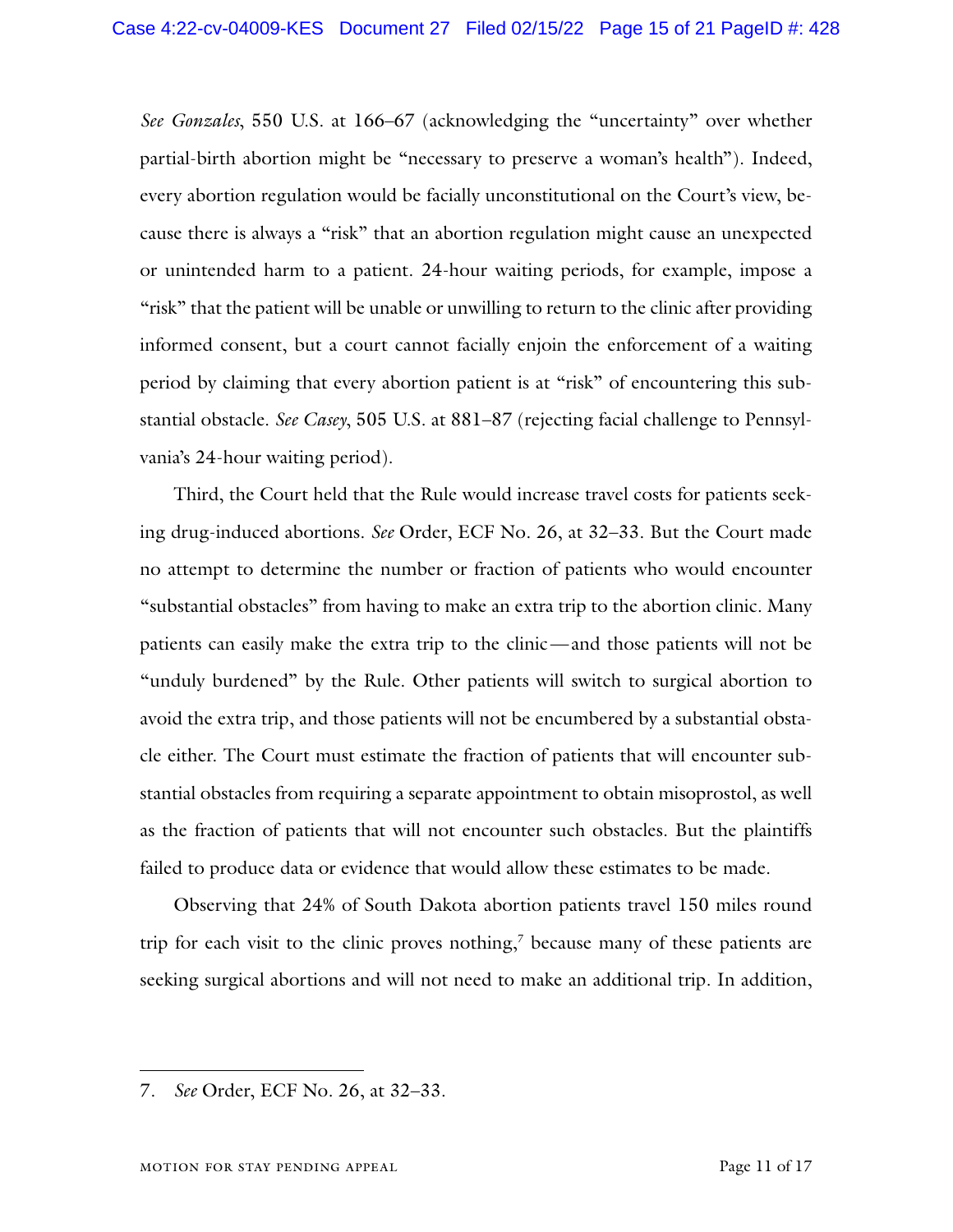many patients seeking drug-induced abortions can make the extra trip without encountering a substantial obstacle, or will opt for surgical abortions if the extra trip is costly or inconvenient. The Court also notes that 39% of South Dakota abortion patients are at or below 110% of the federal poverty level, but this observation is meaningless because abortion funds are available to defray the costs for indigent patients, 8 and the plaintiffs failed to provide evidence on the number of indigent patients who are incapable of obtaining aid from abortion funds or who will forgo abortion on account of the added travel costs. The Court's observation that "just over half" of abortion patients lack a college degree, and its claim that these patients therefore "have a low degree of flexibility to leave work,"<sup>9</sup> is nothing but rank speculation. And the Court's claim that the 22% of patients who had drug-induced abortions at 10 weeks will encounter a "risk" that the separate-appointment requirement will "push" them past 11 weeks LMP when medication abortion is safest"10 fails to account for the fact that those patients can still obtain surgical abortions and can seek drug-induced abortions earlier in their pregnancy.

Finally, the Court held that the Rule will unduly burden patients seeking *any* type of abortion in South Dakota by reducing available appointments. *See* Order, ECF No. 26, at 34. But the Court made no attempt to estimate or determine the number or fraction of patients that would encounter substantial obstacles on account of this reduced availability. Instead, the Court declared that all patients will encounter an "added risk" of delayed services, and that this *risk* imposes a "substantial obstacle for a large fraction of abortion services." *Id.* But the plaintiffs must show that the reduced appointments *will* impose substantial obstacles on a large fraction abortion patients,

<sup>8.</sup> *See* https://abortionfunds.org

<sup>9.</sup> Order, ECF No. 26, at 33.

<sup>10.</sup> Order, ECF No. 26, at 33.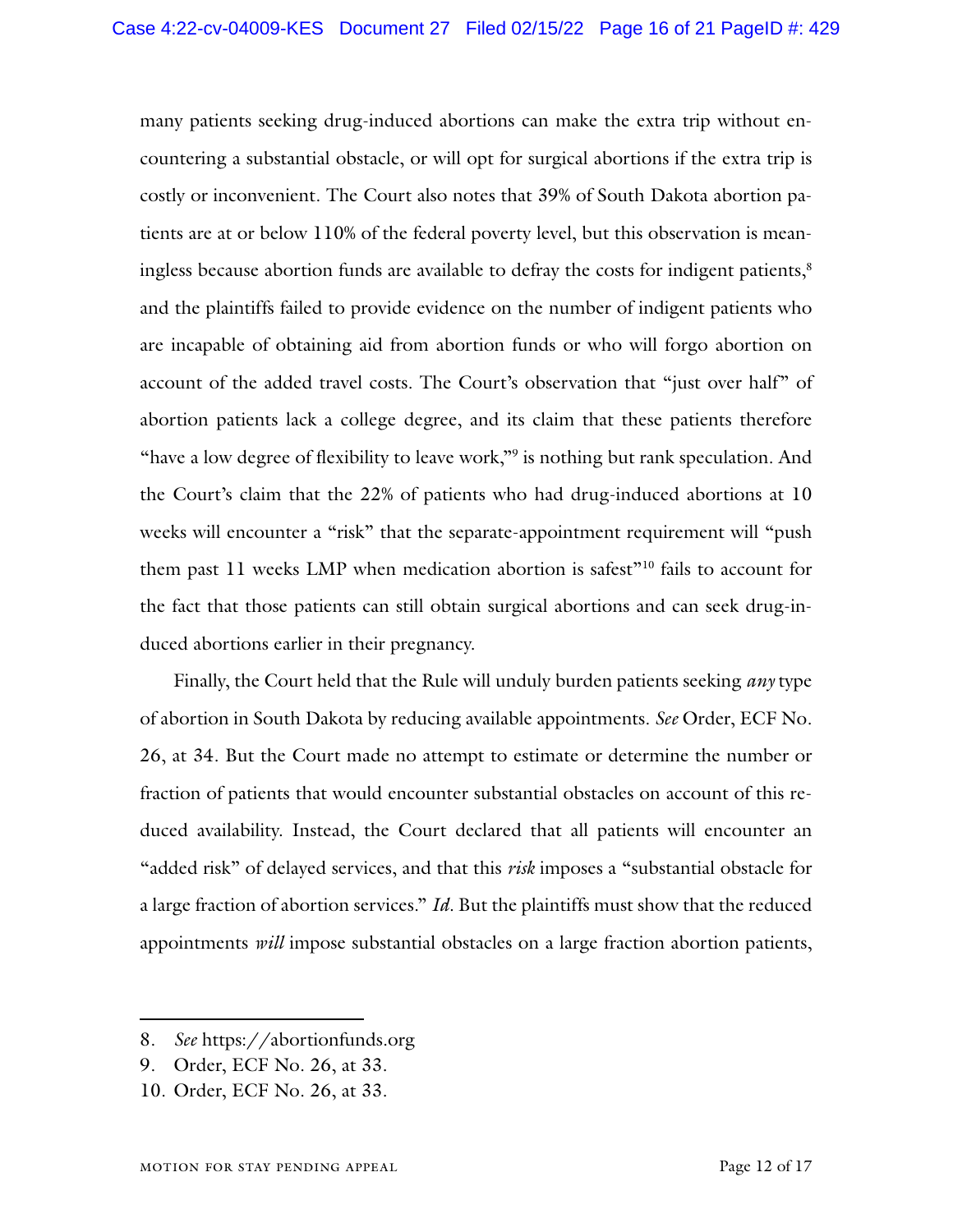not that they *might* impose such an obstacle. And the Court cannot remedy the plaintiffs' evidentiary shortcomings by allowing the mere "risk" of a delayed appointment to qualify as an undue burden—and then claiming that this "risk" imposes a substantial obstacle on every abortion patient in the state.

### **C. The Plaintiffs' Appeal Of The Court's Equal-Protection Holding Is Likely To Succeed**

The Court purported to apply the "undue burden" test to the plaintiffs' equalprotection claim. *See* Order, ECF No. 26, at 38 ("The standard of review for regulations that 'touch upon the right to an abortion' is the undue burden standard."). But then the Court did exactly what Chief Justice Roberts's concurrence in *June Medical* said *not* to do: It considered the medical necessity of the Rule along with its burdens and obstacles. *See id.* at 38 ("[T]he third trip and mandatory delay are *medically unnecessary*, they increase health risks for medication abortions patients, and they impose substantial obstacles for medication abortion patients and all abortion patients." (emphasis added)); *id.* ("[T]he Rule is an unnecessary regulation."); *id.* ("Applying the undue burden standard, the court finds that the third appointment and mandatory delay required by the Rule are *unnecessary regulations* and constitute an undue burden on a patient's right to choose an abortion." (emphasis added)). Medical necessity is irrelevant when applying the undue-burden standard—so long as the Rule passes the threshold requirement of having a "reasonable relation" to a "legitimate state interest." *See June Medical*, 140 S. Ct. at 2138 (Roberts, C.J., concurring in the judgment) ("So long as that [threshold] showing is made, the *only* question for a court is whether a law has the 'effect of placing a substantial obstacle in the path of a woman seeking an abortion of a nonviable fetus.'" (emphasis added) (citation omitted)). Federal courts are not to serve as country's "*ex officio* medical board with powers to approve or disapprove medical and operative practices and standards throughout the United States." *Gonzales*, 550 U.S. at 164 (citations and internal quotation marks omitted).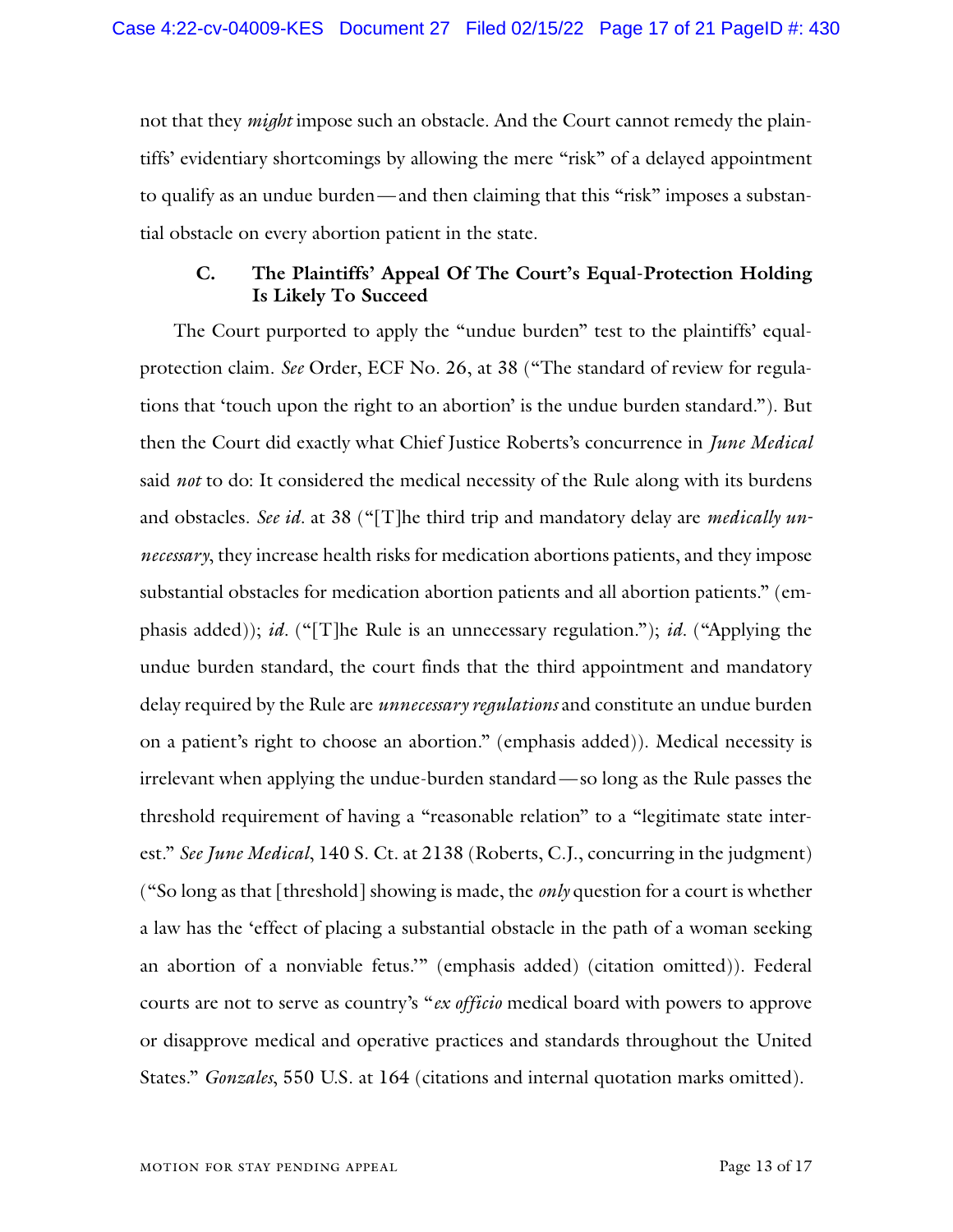The Court also held that the Rule fails rational-basis review because "the record clearly shows that misoprostol is safer when taken in the context of medication abortion than when taken for other medical purposes." Order, ECF No. 26, at 39. But a regulation does not fail rational-basis review because it is underinclusive, and South Dakota may choose to impose safety regulations only on abortion-related uses of misoprostol—even if non-abortion uses of misoprostol present similar or greater dangers. *See Dandridge v. Williams*, 397 U.S. 471, 486–87 (1970) ("[T]he Equal Protection Clause does not require that a State must choose between attacking every aspect of a problem or not attacking the problem at all."); *id.* ("The problems of government are practical ones and may justify, if they do not require, rough accommodations—illogical, it may be, and unscientific." (citation and internal quotation marks omitted)); *Vance v. Bradley*, 440 U.S. 93, 108 (1979) ("Even if the classification involved here is to some extent both underinclusive and overinclusive, and hence the line drawn by Congress is imperfect, it is nevertheless the rule that in a case like this perfection is by no means required") (citation and internal quotation marks omitted). More importantly, the Rule's distinction between abortion and non-abortion uses of misoprostol "is not subject to courtroom fact-finding" and "may be based on rational speculation unsupported by evidence or empirical data." *FCC v. Beach Communications, Inc.*, 508 U.S. 307, 315 (1993). It is rational to believe that the Rule might improve safety for some abortion patients, for the reasons provided in Dr. Harrison's declaration. *See* Harrison Decl., ECF No. 19-2, at ¶¶ 31–34. That patient safety might also be enhanced (or further enhanced) by extending the Rule's requirements to non-abortion uses of misoprostol does nothing to defeat the rationality of the Rule.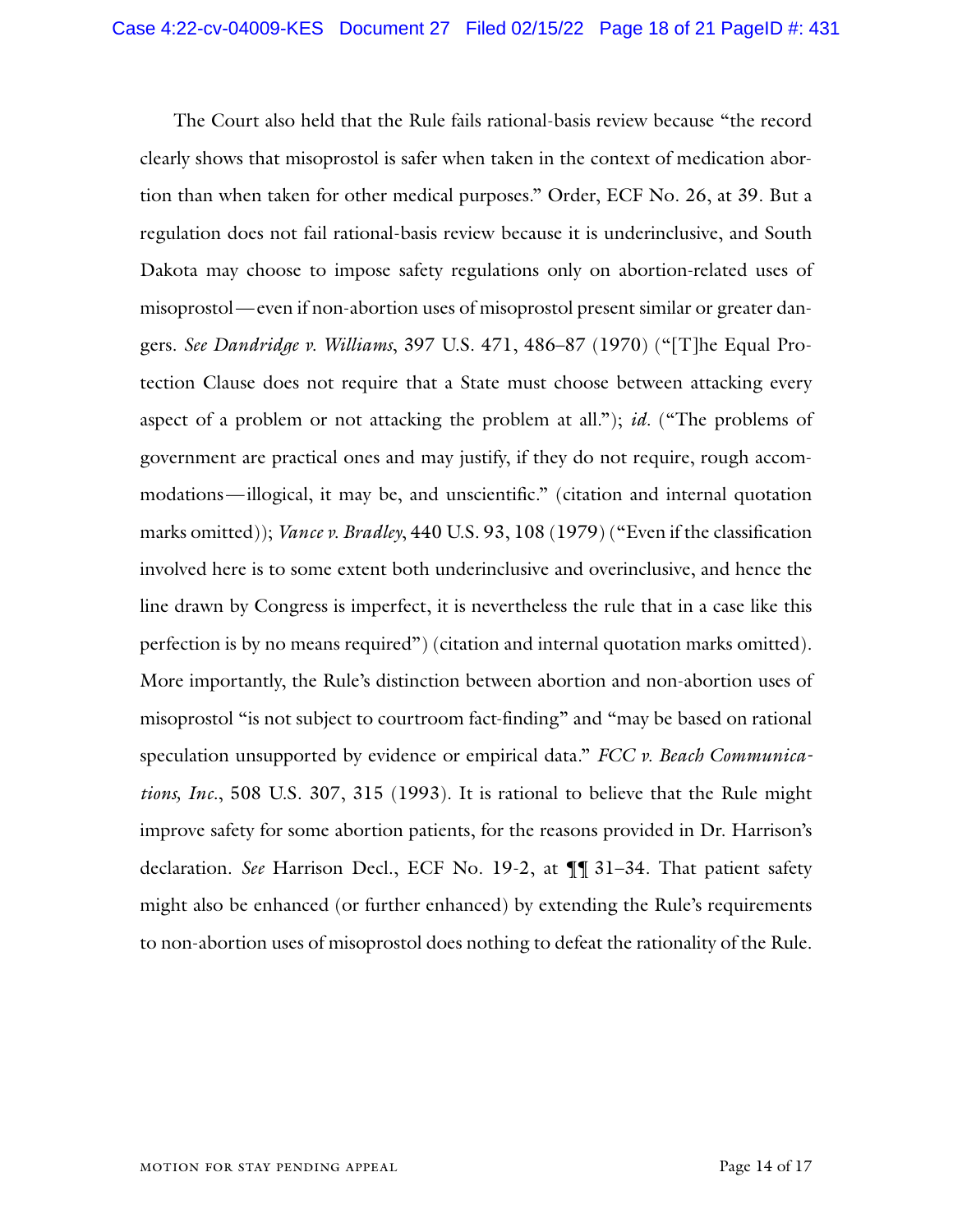## **D. The Plaintiffs Are Likely To Succeed On Their Appeal Of The Remaining Preliminary-Injunction Factors**

The Court's analysis of the remaining preliminary-injunction factors depends on the Court's untenable conclusion that the Rule is facially unconstitutional. The plaintiffs cannot show that their patients will suffer irreparable harm absent a showing that the Rule is unconstitutional under the standard set forth in Chief Justice Roberts's *June Medical* concurrence. And they cannot show that the balance of equities or the public interest tilts in their favor unless the Rule is unconstitutional. Because the plaintiffs are likely to prevail on their appeal of the district court's constitutional ruling, the Court's analysis of the remaining preliminary-injunction factors are equally unlikely to survive appeal.

#### **II. The Remaining Factors Favor A Stay**

The defendants will suffer irreparable injury absent a stay because the district court's injunction prevents the State from enforcing a duly enacted law. *See Maryland v. King*, 567 U.S. 1301 (2012) (Roberts, C.J., in chambers). A stay pending appeal is also in the public interest, as the Rule reflects the will of South Dakota's elected officials and "is in itself a declaration of the public interest." *Virginian Ry. Co. v. Sys. Fed'n No. 40*, 300 U.S. 515, 552 (1937). And the plaintiffs will not suffer substantial injury from a stay because they can still perform surgical abortions after the rule takes effect, and they have not shown or even alleged that compliance with the rule will cause them "substantial" harm of the sort that counsels against a stay. They have not alleged that their business will close or that their livelihoods will be threatened, or even that they will lose revenue that they cannot recover at the end of trial on account of sovereign immunity. *See Philip Morris USA Inc. v. Scott*, 561 U.S. 1301, 1034 (2010) (Scalia, J., in chambers).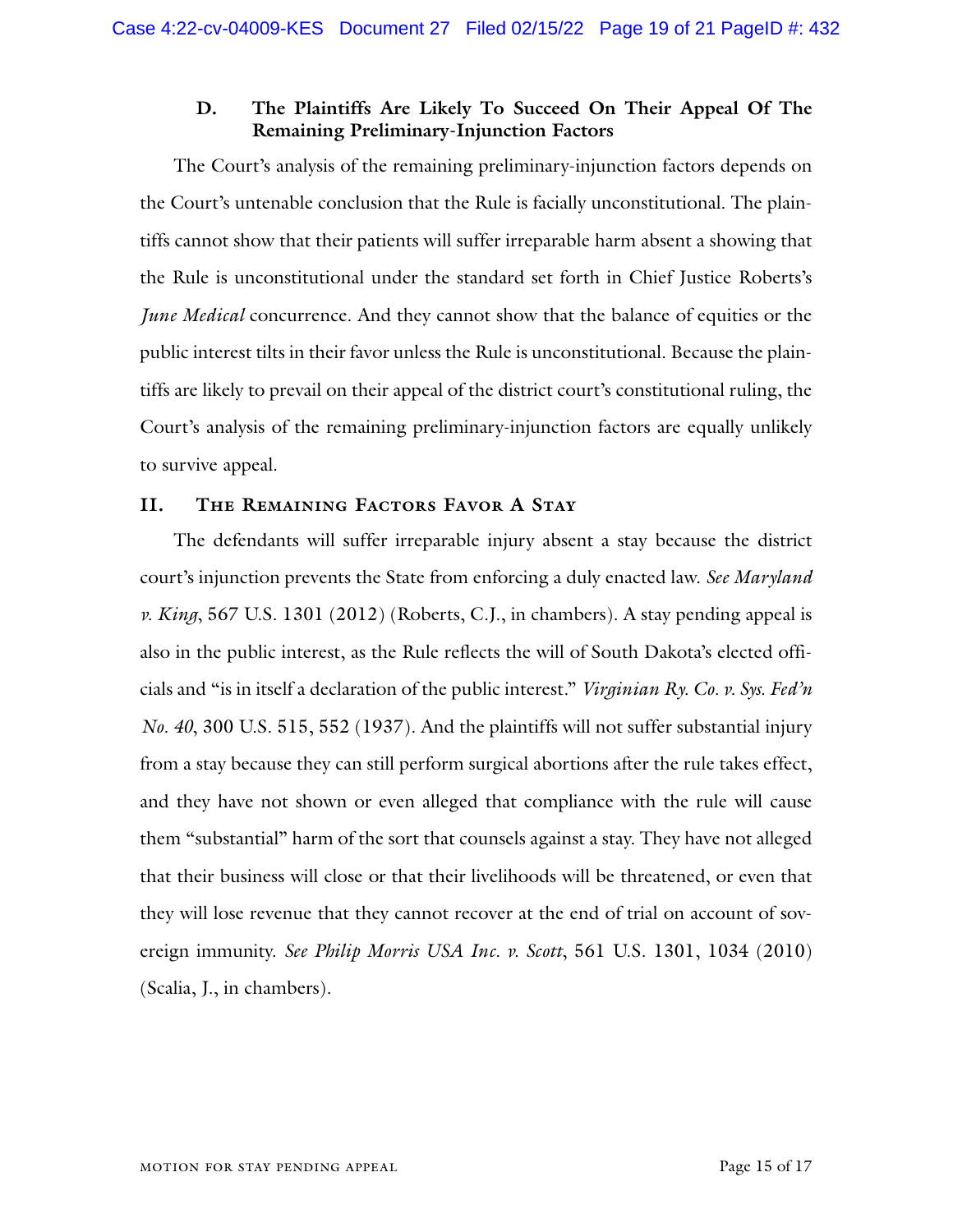#### **CONCLUSION**

The motion for stay pending appeal should be granted.

Respectfully submitted.

JONATHAN F. MITCHELL\* Texas Bar No. 24075463 Mitchell Law PLLC 111 Congress Avenue, Suite 400 Austin, Texas 78701 (512) 686-3940 (phone) (512) 686-3941 (fax) jonathan@mitchell.law

\* admitted *pro hac vice*

Dated: February 15, 2022

JASON RAVNSBORG Attorney General of South Dakota

/s/ Jeffery J. Tronvold JEFFERY J. TRONVOLD Deputy Attorney General 1302 East Highway 14, Suite 1 Pierre, South Dakota 57501-8501 (605) 773-3215 (phone) jeffery.tronvold@state.sd.us

*Counsel for Defendants*